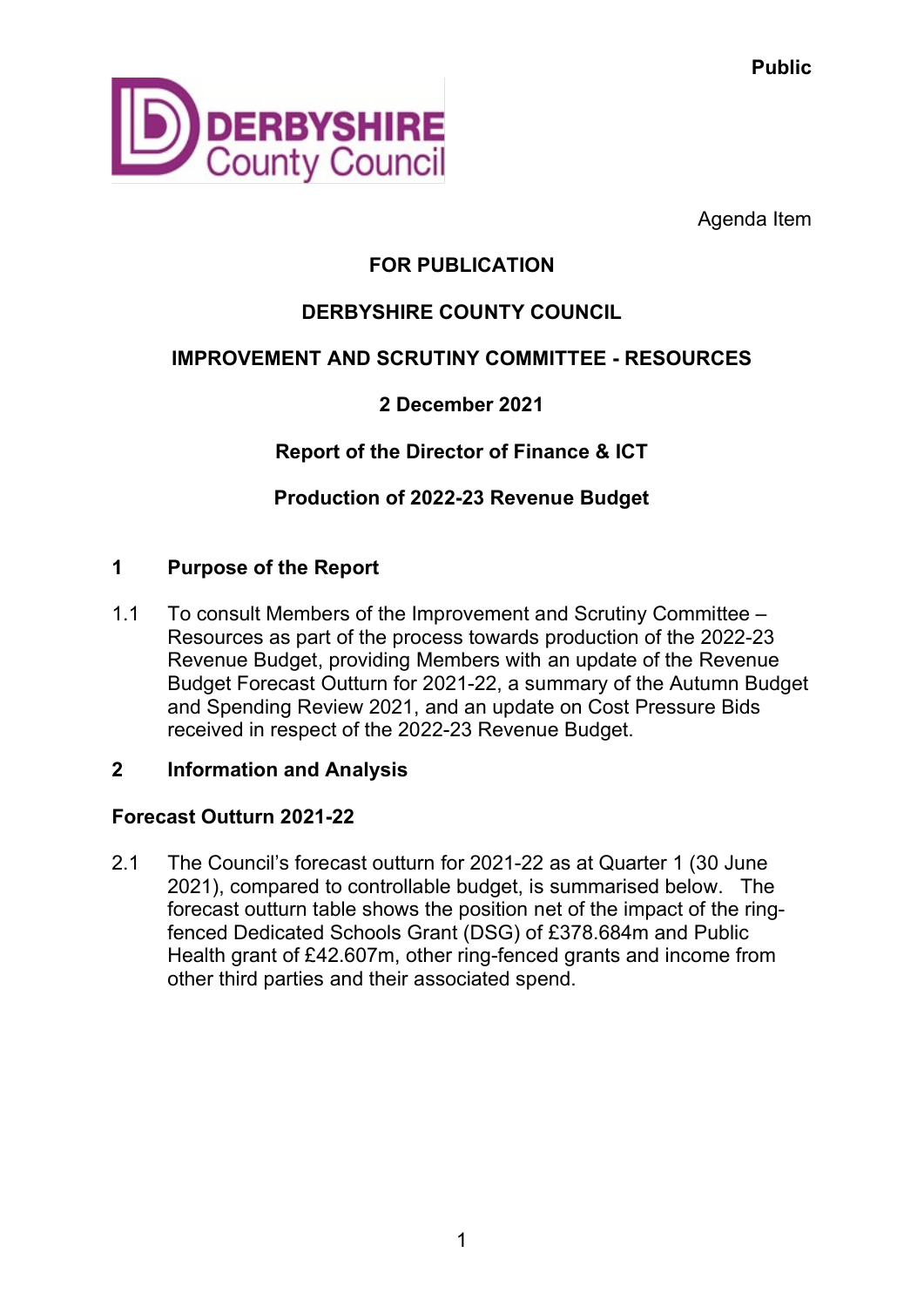#### **Revenue Outturn Summary**

| Total                                                        | 594.462       | 15.506                                               | 609.968                          | 611.512             | 1.544                       | P           |
|--------------------------------------------------------------|---------------|------------------------------------------------------|----------------------------------|---------------------|-----------------------------|-------------|
| <b>Corporate Adjustments</b>                                 | 4.930         | 0.538                                                | 5.468                            | 6.793               | 1.325                       | p           |
| Levies and Precepts                                          | 0.354         | 0.000                                                | 0.354                            | 0.357               | 0.003                       | p           |
| Interest and Dividend Income                                 | $-4.099$      | 0.908                                                | $-3.191$                         | -4.730              | $-1.539$                    | ☑           |
| Debt Charges                                                 | 28.734        | 0.000                                                | 28.734                           | 27.958              | $-0.776$                    | ⊽           |
| <b>Risk Management</b>                                       | 20.289        | 0.000                                                | 20.289                           | 9.813               | $-10.476$                   | ☑           |
| <b>Total Portfolio Outturn</b>                               | 544.254       | 14.060                                               | 558.314                          | 571.321             | 13.007                      | P           |
| Strategic Leadership, Culture, Tourism and Climate<br>Change | 12.729        | 0.079                                                | 12.808                           | 12.977              | 0.169                       | P           |
| Infrastructure & Environment                                 | 43.508        | 2.980                                                | 46.488                           | 45.993              | $-0.495$                    | ✓           |
| Highways and Transport                                       | 30.685        | 0.889                                                | 31.574                           | 34.171              | 2.597                       | P           |
| <b>Health and Communities</b>                                | 8.533         | 0.095                                                | 8.628                            | 8.155               | $-0.473$                    | ✓           |
| Children's Services and Safeguarding                         | 140.236       | 4.850                                                | 145.086                          | 150.854             | 5.768                       | P           |
| <b>Corporate Services and Budget</b>                         | 47.511        | 0.480                                                | 47.991                           | 52.616              | 4.625                       | P           |
| Clean Growth and Regeneration                                | 0.773         | 0.026                                                | 0.799                            | 0.577               | $-0.222$                    | ✓           |
| <b>Adult Care</b>                                            | 260.279       | 4.661                                                | 264.940                          | 265.978             | 1.038                       | P           |
|                                                              | £ Millions    | Funding                                              | £ Millions £ Millions £ Millions |                     | £ Millions                  |             |
|                                                              | <b>Budget</b> | Use of<br><b>MHCLG</b><br>Covid-19<br>& SFC<br>Grant | Adjusted<br>Budget               | Forecast<br>Actuals | Projected Budget<br>Outturn | Performance |

- 2.2 The Covid-19 pandemic is continuing to have a significant impact on the Council's finances in 2021-22.
- 2.3 An overall Council overspend of £1.544m is forecast, after accounting for use of £15.506m of non-ringfenced grant funding provided by the Ministry of Housing Communities & Local Government (MHCLG) to support local authorities with the impacts of the Covid-19 pandemic. This includes funding from:
	- compensation for lost sales, fees and charges income claimable under the Government scheme announced on 2 July 2020, which has been extended to 30 June 2021; and
	- Covid-19 emergency grants of £15.337m awarded in 2021-22 and £11.248m awarded and brought forward from 2020-21.
- 2.4 A portfolio overspend of £13.007m is forecast. The significant variances are an overspend of £5.768m on the Children's Services and Safeguarding portfolio, a £4.625m overspend on the Corporate Services and Budget portfolio, a £2.597m overspend on the Highways and Transport portfolio and a £1.038m overspend on the Adult Care portfolio.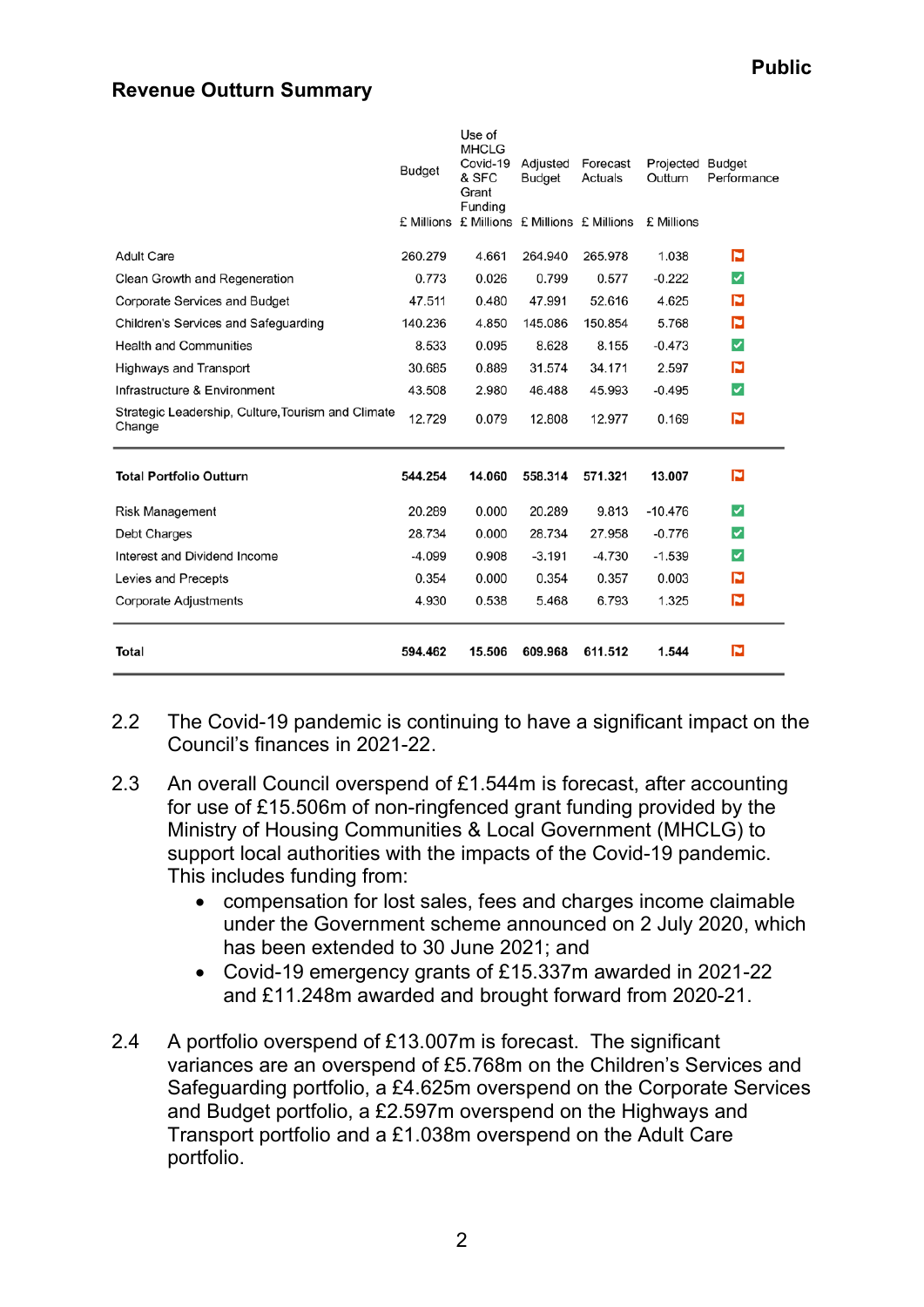- 2.5 Forecast outturn for 2021-22 as at Quarter 2 (30 September 2021) has yet to go to Cabinet but the expectation is that it will show a small overall Council underspend, rather than a small overspend. However, the total portfolio overspend is expected to increase, mainly as a result of an increase in the Adult Care portfolio overspend.
- 2.6 The forecast £5.768m overspend on the Children's Services and Safeguarding portfolio is primarily due to continued high demand for placements for children who are in care or unable to remain at home. The needs of individual children and the availability of placements has also meant that there are an increased number of children who have been placed in both more expensive fostering arrangements and more expensive residential provision. Other factors contributing to the overspend include the price and the number of journeys associated with transporting children with educational needs to school and the safeguarding costs of supporting a greater number of children in care and children and families in need.
- 2.7 The Council plans to support the Children's Services and Safeguarding portfolio through allocations of a combination of ongoing budget growth and one-off funding to put these services on a sustainable financial footing by the time mitigation measures are able to stabilise the demand pressures on looked after children. Recent modelling suggests that demand is likely to level off by 2023-24.
- 2.8 The forecast £4.625m overspend on the Corporate Services and Budget portfolio is mainly due to current and prior-year savings targets which are not expected to be achieved in 2021-22, relating to the Corporate Property function, running costs on buildings that are awaiting disposal and a delay in the implementation of the new Legal Services operating model.
- 2.9 The forecast £2.597m overspend on the Highways and Transport portfolio relates to the Winter Service budget, which doesn't provide for more than a mild winter and to savings targets which have not yet been allocated to specific services.
- 2.10 The forecast £1.038m overspend on the Adult Care portfolio relates to Purchased Services costs driven by the number of new care packages required to be provided to assessed individuals.
- 2.11 The table below shows the Covid-19 related costs across the portfolios as £14.060m. This is the forecast additional cost and lost income of the Council's response up to the end of March 2022, including the impact of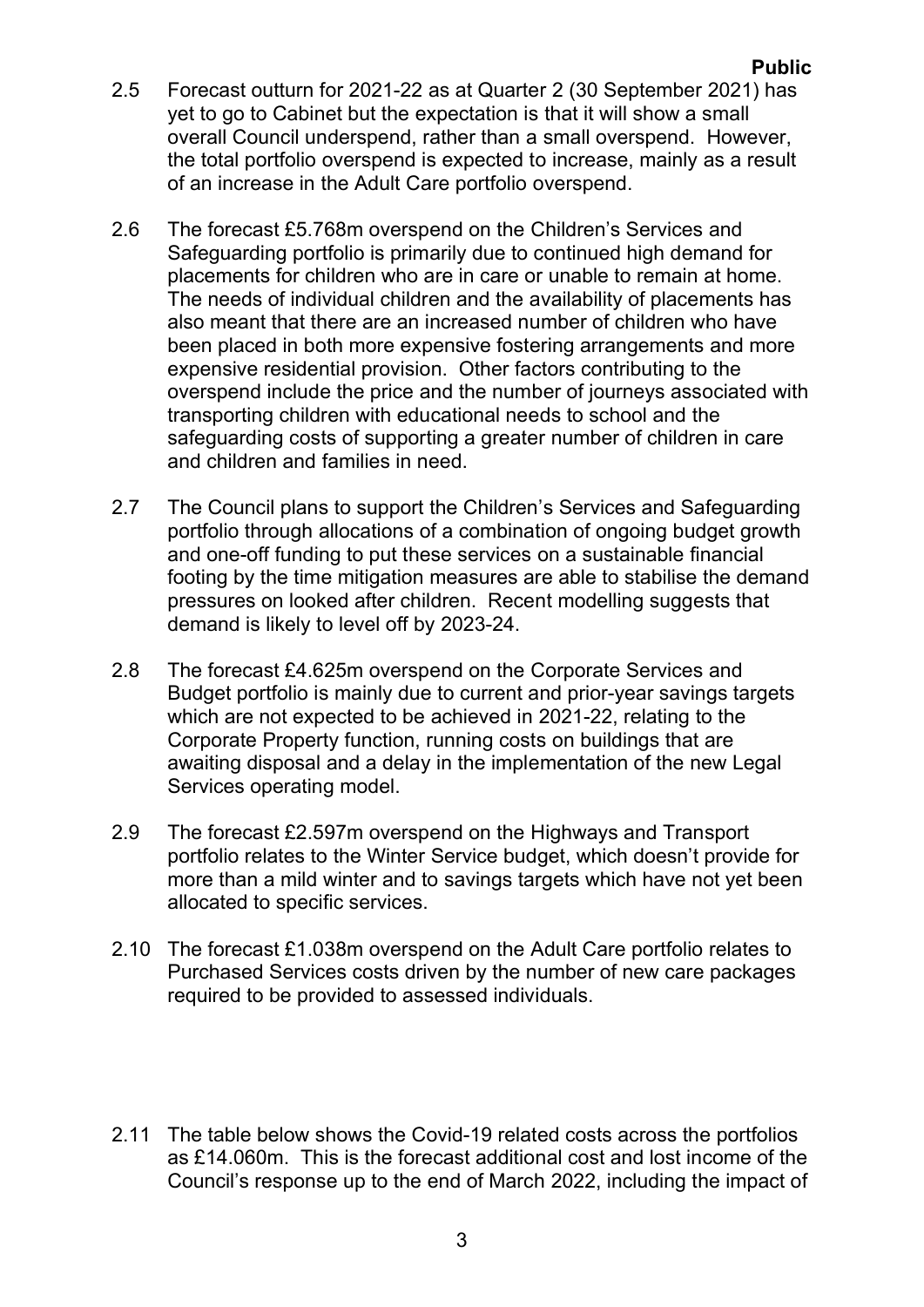slippage to the planned programme of savings which cannot yet be implemented as a result. This amount allows for any specific funding to offset the gross Covid-19 related costs which has already been forecast to be allocated to individual portfolios; these amounts are detailed below. Budget of £14.060m is forecast to be allocated to portfolios, from the emergency Covid-19 grant funding and the compensation for lost income from sales, fees and charges received from Government, to match these costs.

## **Covid-19 Forecast Gross Costs and Additional Income by Portfolio**

|                                                                     | Covid-19<br>related<br>Costs | LESS:<br><b>Specific</b><br>funding<br>for<br><b>Portfolio</b><br>Covid-19<br>Costs | Use of<br><b>MHCLG</b><br>Covid-19<br>and SFC<br>Grant<br><b>Funding</b> |
|---------------------------------------------------------------------|------------------------------|-------------------------------------------------------------------------------------|--------------------------------------------------------------------------|
|                                                                     | £m                           | £m                                                                                  | £m                                                                       |
| <b>Adult Care</b>                                                   | 20.409                       | (15.748)                                                                            | 4.661                                                                    |
| <b>Clean Growth and Regeneration</b>                                | 0.026                        | 0.000                                                                               | 0.026                                                                    |
| <b>Corporate Services and Budget</b>                                | 0.480                        | 0.000                                                                               | 0.480                                                                    |
| <b>Childrens Services and Safeguarding</b>                          | 8.656                        | (3.806)                                                                             | 4.850                                                                    |
| <b>Health and Communities</b>                                       | 6.091                        | (5.996)                                                                             | 0.095                                                                    |
| <b>Highways and Transport</b>                                       | 0.889                        | 0.000                                                                               | 0.889                                                                    |
| Infrastructure and Environment                                      | 2.980                        | 0.000                                                                               | 2.980                                                                    |
| Strategic Leadership, Culture,<br><b>Tourism and Climate Change</b> | 0.079                        | 0.000                                                                               | 0.079                                                                    |
| <b>Total Portfolio Outturn</b>                                      | 39.610                       | (25.550)                                                                            | 14.060                                                                   |

#### **Forecast use of Specific funding for Portfolio Covid-19 Costs**

| <b>Adult Care</b>           | £m    |
|-----------------------------|-------|
| Hospital Discharge Recharge | 6.520 |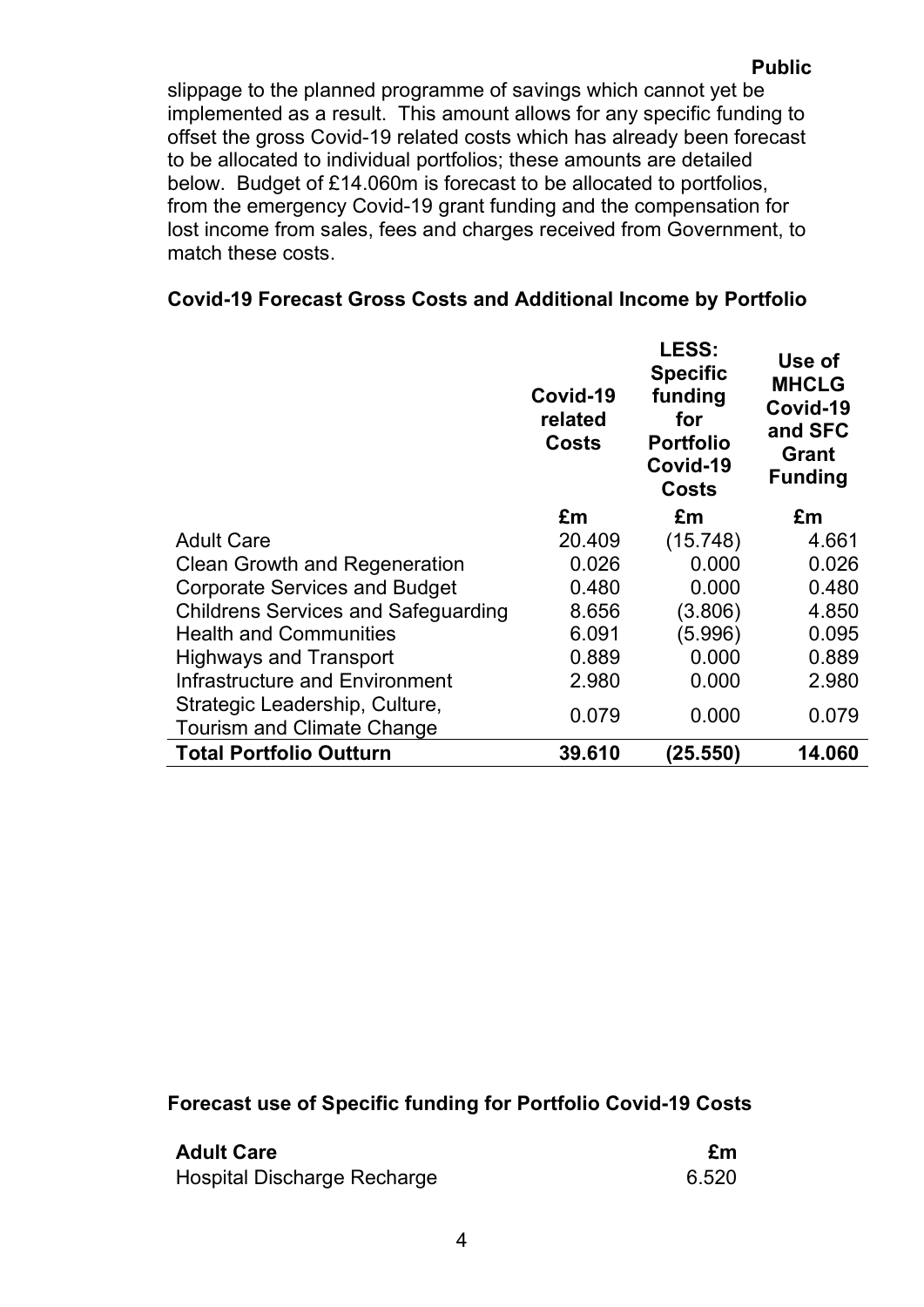|                                                  |        | <b>Public</b> |
|--------------------------------------------------|--------|---------------|
| <b>Infection Control Fund</b>                    | 9.228  |               |
| <b>Total Adult Care</b>                          | 15.748 |               |
|                                                  |        |               |
| <b>Childrens Services and Safeguarding</b>       |        |               |
| Home to School Transport                         | 0.325  |               |
| Wellbeing for Education return                   | 0.032  |               |
| <b>Winter Grant Scheme</b>                       | 0.883  |               |
| <b>Covid Local Grant Scheme</b>                  | 2.566  |               |
| <b>Total Childrens Services and Safeguarding</b> | 3.806  |               |
|                                                  |        |               |
| <b>Health and Communities</b>                    |        |               |
| <b>Test and Trace</b>                            | 0.062  |               |
| Contain Outbreak Management                      | 5.840  |               |
| <b>Support CEV Individuals</b>                   | 0.076  |               |
| <b>Practical Self-Isolation Support</b>          | 0.018  |               |
| <b>Total Health and Communities</b>              | 5.996  |               |
| TOTAL                                            | 25.550 |               |

#### **Risk Management Budget**

- 2.12 There is a forecast underspend on the Risk Management Budget of £10.476m in 2021-22.
- 2.13 The Risk Management Budget of £20.289m includes:
	- £12.203m of contingency funding set aside in the 2021-22 Revenue Budget. This comprises:
		- o £8.390m general contingency;
		- $\circ$  £2.313m for a pay award; and
		- o £1.500m for 2021-22 County Council election costs
	- £1.500m of one-off funding approved in the Council's 2021-22 Revenue Budget to pump prime the development of an Assistive Technology service. These funds were returned unused from the Adult Care portfolio as the portfolio was able to alternatively finance this initiative from its underspend in 2020-21.
	- £6.000m of Covid-19 Local Support grant. An additional grant to the non-ringfenced grants that had been announced when the 2021-22 Revenue Budget was approved by Council on 3 February 2021.
	- £0.585m of ongoing Transition Funding approved in the Council's 2020-21 Revenue Budget allocation for Demographic Growth, which had not been utilised by 31 March 2021, returned from the Adult Care portfolio.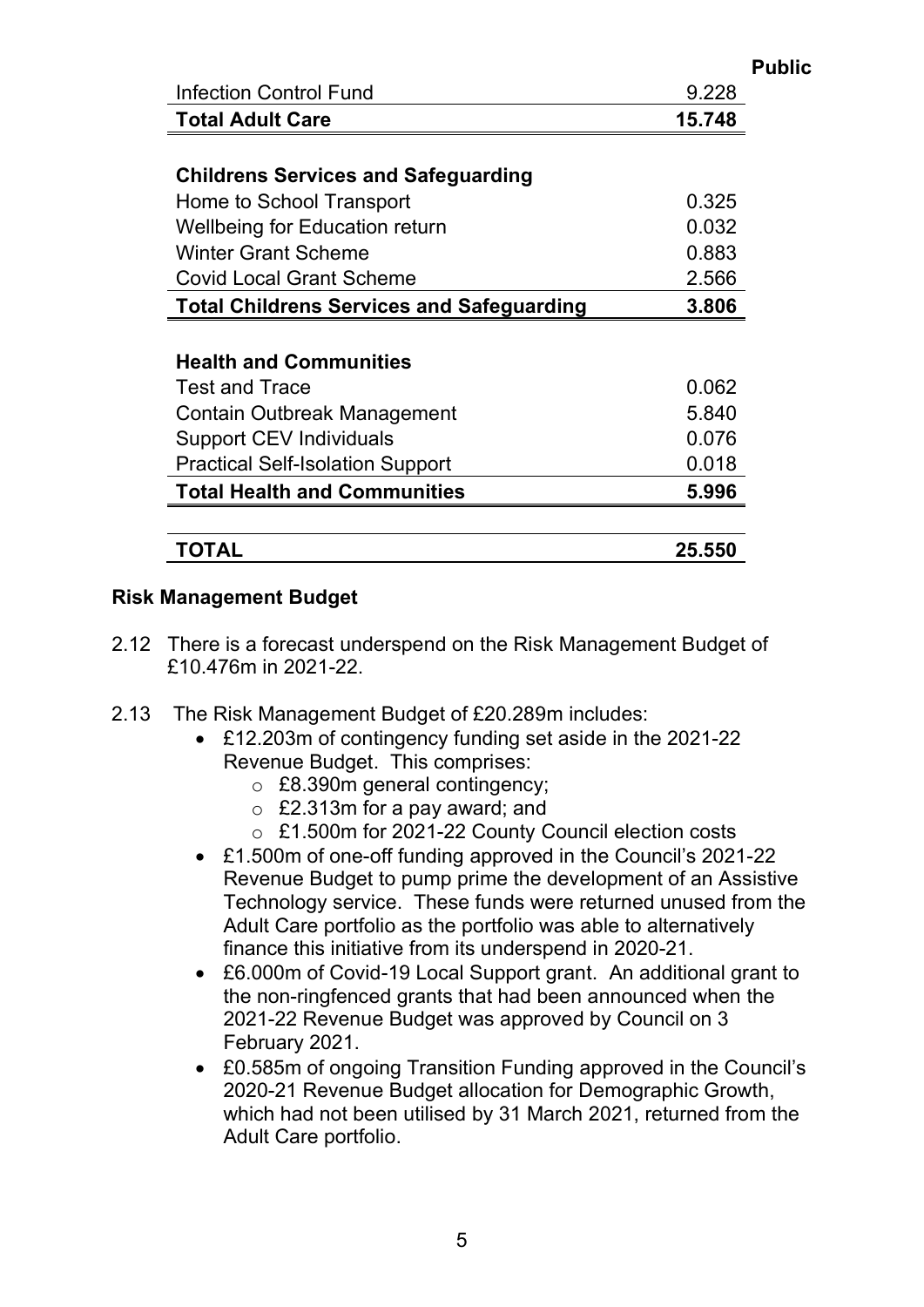- 2.14 The forecast expenditure of £9.813m on the Risk Management Budget is:
	- £6.000m utilisation of the Covid-19 Local Support Grant.
	- £2.313m draw-down of contingency funding for a pay award.
	- £1.500m draw-down of contingency funding for election costs.

## **Debt Charges**

- 2.15 The Debt Charges budget is forecast to be underspent by £0.776m in 2021-22.
- 2.16 Debt charges are based on interest payments, the Capital Financing Requirement (CFR), a Minimum Revenue Provision (MRP) of 2.5% (in keeping with the policy reported to Cabinet on 22 November 2016) and a £7.000m one-off reduction in the Council's Capital Adjustment Account Reserve. This reduction is made on the basis that the amounts set aside to repay debt over the last ten years are well in excess of what is required to ensure the Council can repay its debts.

## **Interest and Dividend Income**

- 2.17 Interest and dividend income budgets are forecast to be underspent by £1.539m in 2021-22.
- 2.18 The interest base rate has remained at an historically low rate of 0.10% since 10 March 2020. However, the Council utilises a range of investments, including pooled funds, to maximise its interest and dividend income on balances.
- 2.19 A projected decrease of £0.654m in dividend income on the Council's investments in pooled funds, compared to 2019-20, is forecast to be supported by the use of MHCLG Covid-19 grant funding. Pooled fund investments have been held for the whole financial year to date.
- 2.20 The interest rate on the loan to Buxton Crescent Ltd has been reduced in recognition of the fact that the revenues from Buxton Crescent hotel are expected to be significantly lower than anticipated because of the impacts of Covid-19. The resulting decrease of £0.254m interest income accruing to this loan in 2021-22 is forecast to be funded using MHCLG Covid-19 grant funding.

# **Budget Savings**

2.21 The budget savings target for 2021-22 is £13.291m, with a further £12.768m target brought forward from previous years. The savings initiatives identified to meet this target fall short by £9.604m, therefore further proposals will need to be brought forward to ensure the Council continues to balance its budget. Of this total target of £26.059m,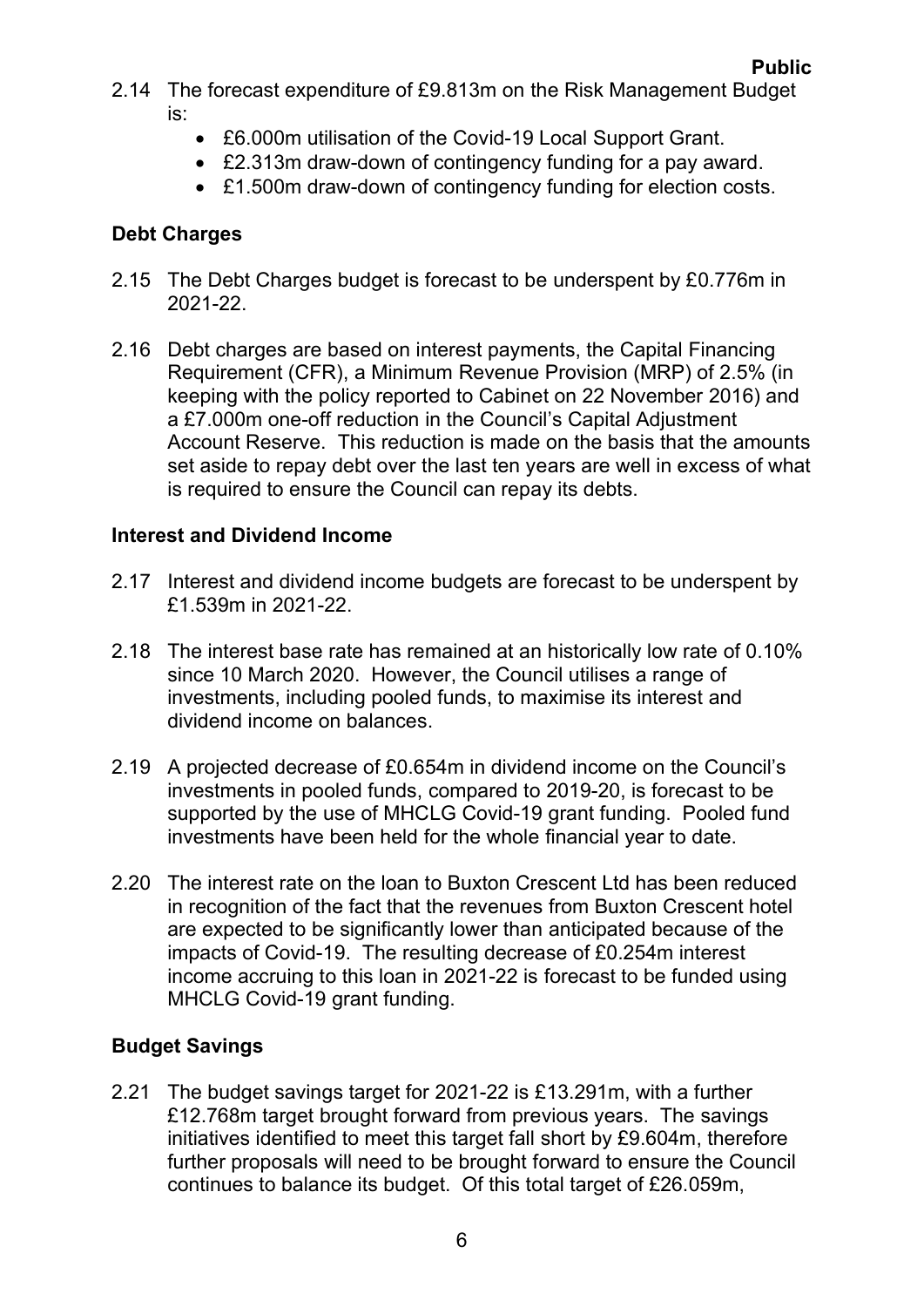£9.777m is forecast to be achieved by the end of the financial year. Therefore, there is a £16.282m forecast shortfall in achievement of budget savings. The resulting base budget overspend is offset to some extent by one-off underspends, one-off funding from earmarked reserves and additional grant funding received.

- 2.22 The Revenue Budget Report 2021-22 was approved by Council on 3 February 2021. It confirmed that target savings of £72m are required by the end of 2025-26, of which £38m have been identified. The identified savings comprise £35m of identified departmental annual budget savings and £3m of cross-departmental annual budget savings over the period of the Five Year Financial Plan (FYFP)., a summary of which is set out in the graph below.
- 2.23 There is a clear and significant challenge to identify savings to bridge the remaining savings gap and plan the best approach to achieving those savings over the next few years, if additional funding is not received over and above that which is forecast. Additional funding may come from further increasing Council Tax in 2022-23 onwards, over and above the 2% increases forecast, up to referendum limits, further Government grants over and above those predicted or from increased business rates growth. There is a planned use of General and Earmarked Reserves from 2021-22 to 2025-26 to achieve a balanced budget.

#### **Earmarked Reserves**

- 2.24 Earmarked reserves are held to meet known or predicted liabilities and the funds should be used for the item for which they have been set aside. Any funds no longer required are returned to the General Reserve. The Council reviews the level of earmarked reserves at least annually. The next review of earmarked reserves is scheduled to take place in December 2021.
- 2.25 The Council's response to the Covid-19 pandemic and its effects on the Council's finances are expected to continue into 2021-22. Any funding received to support Covid-19 impacts, which had not been utilised by 31 March 2021, has been contributed to earmarked reserves or is held as a receipt in advance. This will enable this funding to be used for relevant expenditure over the two-year period 2020-21 to 2021-22.

#### **General Reserve**

2.26 The General Reserve stands at £77.663m at 30 June 2021. The level of General Reserve is £50.873m, after the commitments below and the forecast outturn for 2021-22, which is 8.9% of the Council's Net Budget Requirement for 2021-22. The commitments held against this balance are as follows: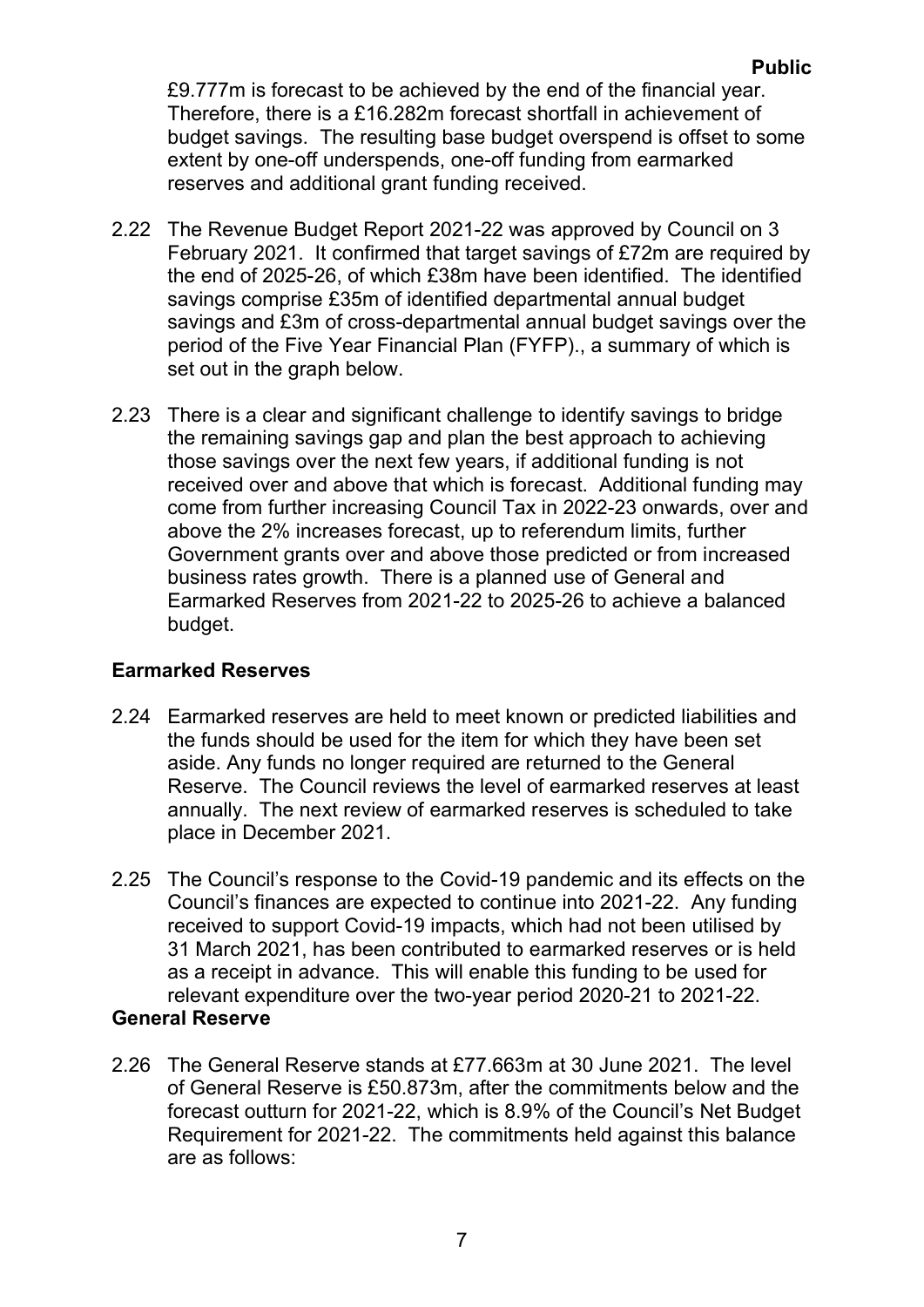#### **Public**

|                                                          | £m       |
|----------------------------------------------------------|----------|
| <b>Balance at 30 June 2021</b>                           | 77.663   |
| Less: 2020-21 Outturn Allocations to Portfolios and      |          |
| <b>Corporate Reserves</b>                                |          |
| <b>Adult Care</b>                                        | 0.000    |
| <b>Corporate Services</b>                                | (0.175)  |
| <b>Clean Growth and Regeneration</b>                     | (0.147)  |
| <b>Health and Communities</b>                            | (0.984)  |
| Highways, Transport and Infrastructure                   | (0.233)  |
| Strategic Leadership, Culture and Tourism                | (0.707)  |
| <b>Young People</b>                                      | 0.000    |
| <b>Budget Management Reserve</b>                         | (9.000)  |
| Contingency Reserve for Post-Covid Funding Risks         | (14.000) |
| <b>Balance at 30 June 2021 after Outturn allocations</b> | 52.417   |
| Projected Outturn 2021-22                                | (1.544)  |
| Forecast Balance at 31 March 2022                        | 50.873   |

#### **Net Budget Requirement 2021-22 572.475**

**General Reserve**

#### **General Reserve Balance as % of NBR at 31 March 2022 8.89%**

- 2.27 In addition there are also commitments held against the General Reserve balance, which were referred to in the Council's 2021-22 Revenue Budget Report.
- 2.28 The majority of chief financial officers consider an acceptable level of generally available reserves to be one that reflects a risk-based approach to potential liabilities. A relatively crude measure is to expect the resulting figure to be between 3% to 5% of a council's net spending, representing a prudent level of risk-based reserves. As at 30 June 2021, after the commitments above, the figure for the Council stood at 9%, indicating a robust balance. However, it is necessary to consider this indicator over the medium term to gain a better understanding of its adequacy.

## **Traded Services**

- 2.29 A trading area is where the Council receives income in return for providing discretionary services to external organisations and/or individuals.
- 2.30 'Fully traded' trading areas are separately identifiable and have a net controllable budget of £0, i.e. there is an expectation that on average all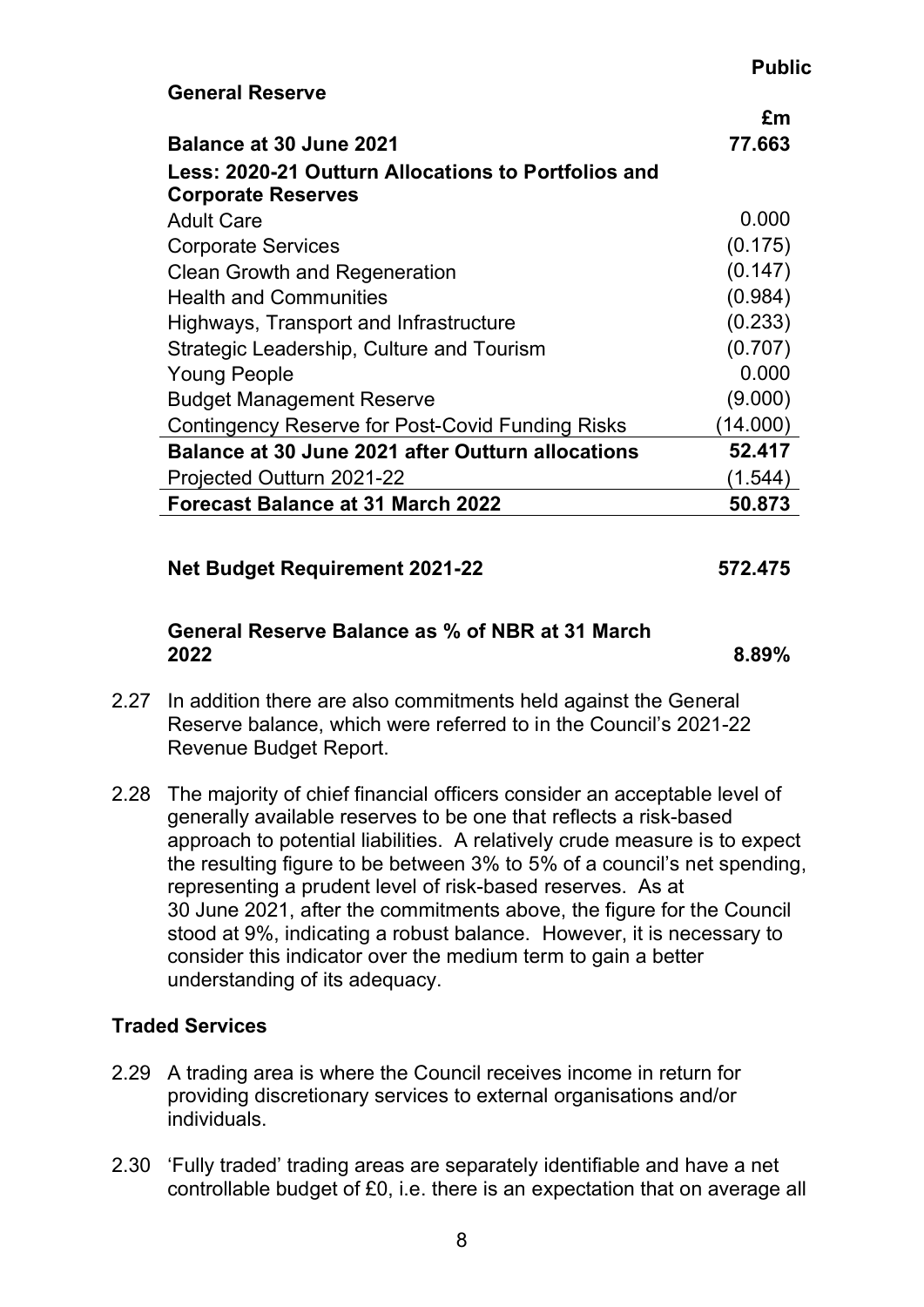the controllable expenditure within this area will be funded from external income. An overall deficit of £0.225m is forecast for 2021-22 on fully traded areas across the Council as a whole.

2.31 'Partially traded' trading areas do not have a net controllable budget of £0, but they do receive income from external entities which contributes to funding some of the discretionary services they provide. An overall shortfall of £0.088m compared to the budgeted income target is forecast for 2021-22 on partially traded areas across the Council as a whole.

## **Autumn Budget and Spending Review 2021**

- 2.32 The Spending Review 2021 (SR 2021) was launched on 7 September 2021, along with plans for Social Care Reform. These Social Care Reform plans include:
	- 1.25% increase in National Insurance (NI), from April 2022, ringfenced for health and social care.
	- From April 2023, the NI increase will be legislatively separate and separately identified on employees' pay slips as a separate Health and Social Care Levy. It will also apply to individuals working above state pension age.
	- 1.25% increase in tax on share dividends, from April 2022.
	- These changes will raise £36bn UK-wide, of which an average of £5.4bn will be for adult social care over the next three years.
	- An £86,000 cap on total care costs and means-testing for financial support to people with less than £100,000 in relevant assets will be implemented from October 2023.
- 2.33 On 27 October 2021, the Government announced the details of the Autumn Budget and SR 2021, which sets out public spending totals for three years, from 2022-23 to 2024-25.
- 2.34 The Office of Budget Responsibility (OBR) forecasts that Gross Domestic Product (GDP) will rise by 6.5% in 2021. The OBR now expects the economy to regain its pre-pandemic size around the turn of the year, earlier than the previously expected mid-2022. All mediumterm forecasts are revised upwards.
- 2.35 The key announcements in the Autumn Budget and SR 2021, relevant to local government, were:
	- Core spending power for local authorities is estimated to increase by an average of 3% in real terms each year over the SR 2021 period, including investment in Adult Social Care reform.
	- The approach to allocating funding in 2022-23 will be set out in the Provisional Local Government Finance Settlement.
	- There will be further engagement with the sector on wider reforms to be implemented in subsequent years.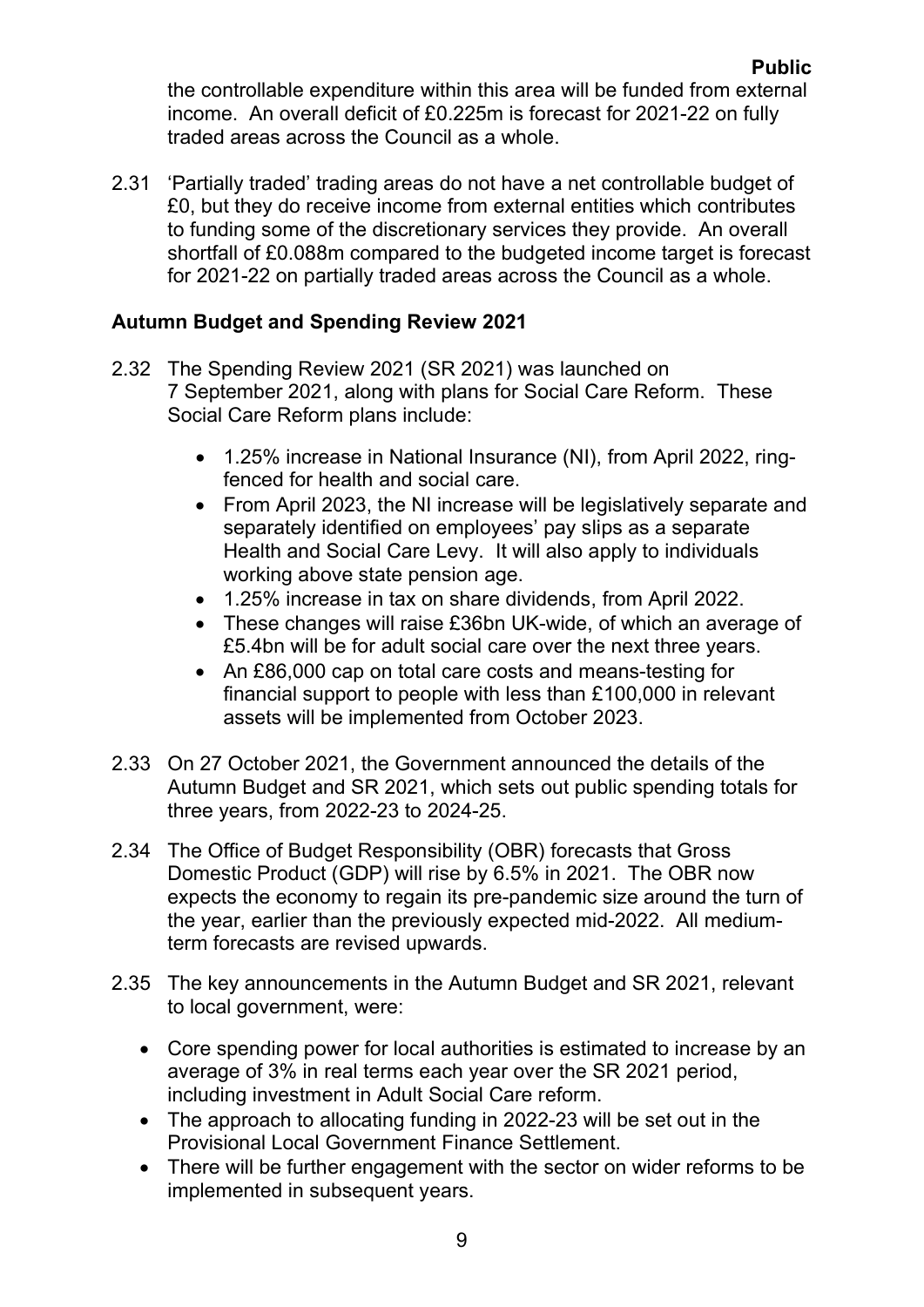- Around £1.6bn of new funding is allocated over each year of the SR 2021 period, for social care and other services. This is the largest increase in core local government funding in over a decade. Funding for the additional cost of NI for Social Care is included in this new funding. Over the SR 2021 period, this funding also includes:
	- o £200m to expand the Supporting Families programme
	- $\circ$  £37.8m to address cyber security issues facing local government.
- A further £3.6bn of the £5.4bn of funding for adult social care reform announced on 7 September 2021 will be routed through local government, to implement the cap on personal care costs and changes to the means test. This funding will also help local authorities better sustain their local care markets by moving towards a fairer cost of care.
- Within the Department for Health and Social Care settlement is £1.7bn from the £5.4bn of funding for adult social care reform, which will be invested over three years to improve social care more broadly, of which at least £500m will be dedicated to improving skills, qualifications and wellbeing in the adult social care workforce.
- The Government will maintain the Public Health Grant in real terms over the SR 2021 period.
- £259m is allocated over the SR 2021 period to maintain capacity and expand provision in secure and open residential children's homes.
- Investment of £500m over the next three years to transform 'Start for Life' and family help services in half of the council areas across England. This will fund a network of Family Hubs, Start for Life services, perinatal mental health support, breastfeeding services and parenting programmes. It includes an additional £200m for the Supporting Families programme.
- Provision of £200m each year to continue the holiday activities and food programme for disadvantaged children in England.
- A 2% per year Council Tax general increase is assumed, with an additional 1% per year of Adult Social Care precept for social care authorities. Local authorities can carry forward unused Adult Social Care precept in 2021-22, in addition to the 1% cap in 2022-23.
- A reform of business rates, including a significant tax cut for retail, hospitality and leisure industries. Local authorities will be fully compensated for the loss of income as a result of these business rates measures and will receive new burdens funding for administrative and IT costs. There will be additional compensation for under-indexation of the Business Rates multiplier, including the gap between CPI and RPI inflation rates, and will be additional to the £4.8bn increase in core spending power.
- It was also announced that there will be more frequent Business Rates revaluations, which will be every three years from 2023.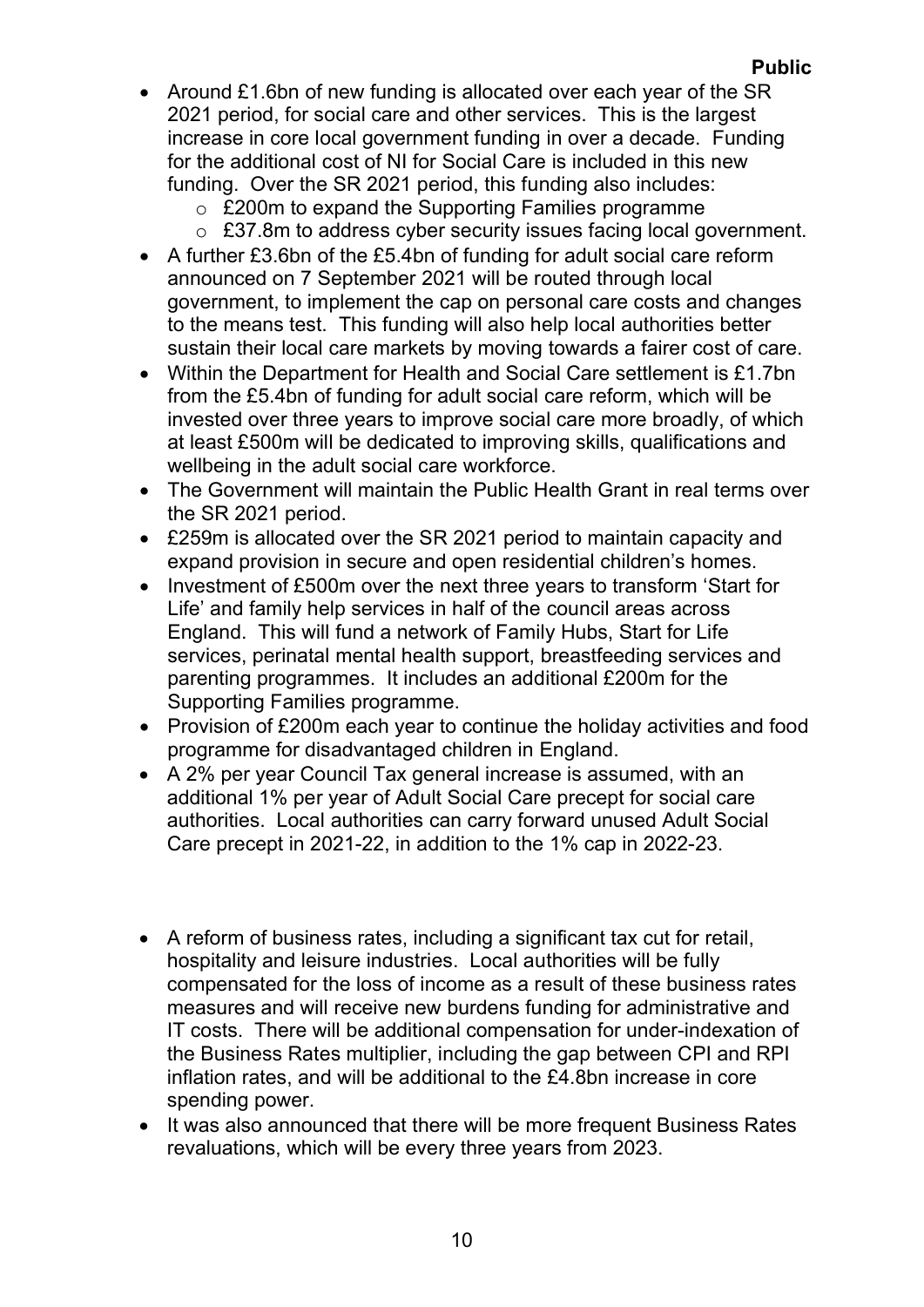- There will be an increase in the National Living Wage (NLW) by 6.6% to £9.50 an hour for people aged 23 and over, starting on 1 April 2022. The Government continues to aim for a NLW of two-thirds of median incomes by 2024.
- The Government will oversee an increase in skills spending over the parliament, up by £3.8bn.
- An additional £4.7bn towards the core schools budget in England by 2024-25.
- Allocation of £2.6bn over the SR 2021 period for 30,000 new school places for children with special educational needs and disabilities (SEND) in England.
- £3.2bn for educational recovery over the SR 2021 period, including a £1bn Recovery Premium for the next two academic years, and support for additional learning hours, tutoring courses for disadvantaged pupils and teacher training.
- £560m towards youth services in England.
- Announcement of the first local infrastructure projects to receive £1.7bn in allocated funding through a £4.8bn multi-department Levelling Up Fund.
- The first 21 projects to be funded by a £150m Community Ownership Fund were also announced.
- Up to £200m was announced to deliver eight Freeports in England.
- The UK Shared Prosperity Fund is the successor to the EU Structural Fund programme, and funding will rise to £1.5bn a year by 2024-25.
- The Levelling Up White Paper will provide further information on the Government's plans regarding devolution deals.
- Allocation of £2.7bn over the next three years for local roads maintenance in places not receiving City Region Settlements.
- Bus investment of £3bn across the parliament, including a new dedicated commitment of £1.2bn for bus transformation deals in England, to deliver London-style services, fares and infrastructure improvements.
- Additional income in 2024-25 from the Extended Producer Responsibility Scheme, for managing packaging waste in the final year of the SR 2021 period.
- £34.5m of additional funding over the SR 2021 period to further strengthen local delivery and transparency. This funding will help to strengthen the sector's procurement and commercial capacity, establish the Audit Reporting and Governance Authority as the new local audit systems leader, and help local councils meet new transparency requirements.
- 2.36 The Society of County Treasurers (SCT) estimates a Provisional Local Government Finance Settlement date of mid-December 2021. At that point more detail will be provided on the funding the Council can expect to receive in 2022-23. It has not been announced whether the Local Government Finance Settlement will provide provisional allocations for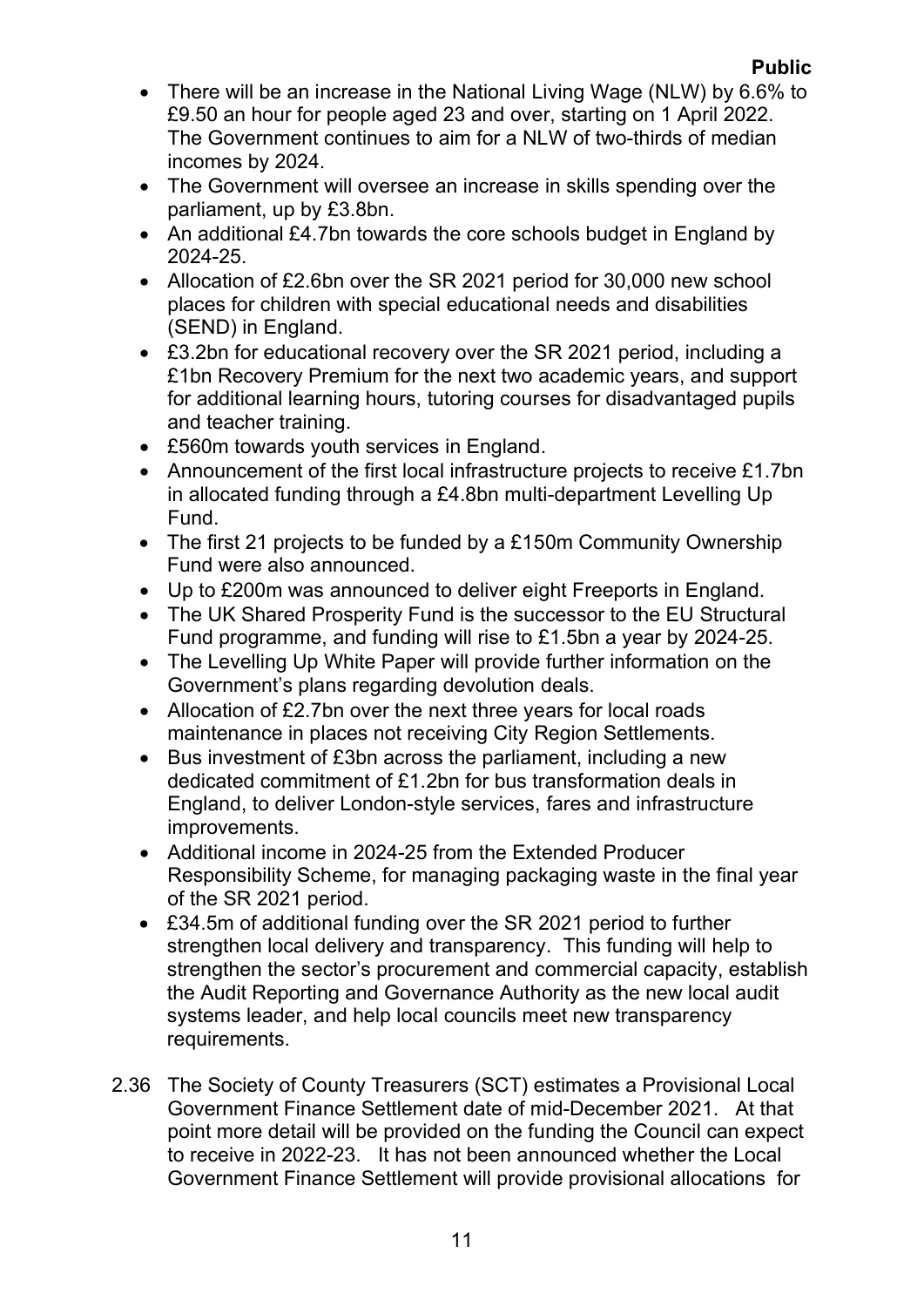one-year, two-years or three-years. A multi-year settlement provides local authorities with some certainty to support medium-term financial planning.

## **Cost Pressure Bids**

- 2.37 At the CMT meetings on 14 and 21 September 2021, detailed discussions were held in respect of 2022-23 Revenue Cost Pressure Bids received. Further clarity was requested from departments with regard to some of the bids.
- 2.38 Updated bids were received from departments and summarised for discussion at the CMT meeting on 2 November 2021. It was reported that Revenue Cost Pressure Bids of £50.522m ongoing and £16.803m one-off relating to 2022-23 had been received.
- 2.39 The scale of both ongoing and one-off bids is not financially sustainable. Therefore, further work is required to ensure that the Council can set a balanced budget in 2022-23 and over the medium-term, recognising increased costs from rising demand for services.
- 2.40 A significant level of pressure bids will not be funded and if the forecast pressures do occur, they will not be covered in the Council's budget. In such cases, the funding would initially come from the Council's General Reserve in 2022-23 but thereafter any such ongoing pressures would need to be met from additional savings that would need to be allocated to departments on top of those forecast.
- 2.41 A CMT away day is scheduled for early December 2021, when further details of Cost Pressure Bids will be presented alongside Service and Council Plan priorities, as well as Manifesto commitments. The final Cost Pressure Bids list will be for Members to consider, in the context of the forecast available future funding, based on the latest known information. A final list will need to be agreed in early December 2021, with final proposals presented to Council in February 2022.

#### **Council Tax and Business Rates**

- 2.42 Both Council Tax and Business Rates income are collected by billing authorities and placed into a separate pot called the Collection Fund. Councils and other authorities are paid fixed amounts from the Collection Fund on the basis of the billing authorities' forecast business rates income as at the start of the financial year. The timings or amounts of these payments cannot be revised within the year according to current regulations.
- 2.43 This means that, if there is under- or over-collection of local taxes in a given year against budgeted amounts, this loss hits councils' general funds in the following financial year when future drawdowns of the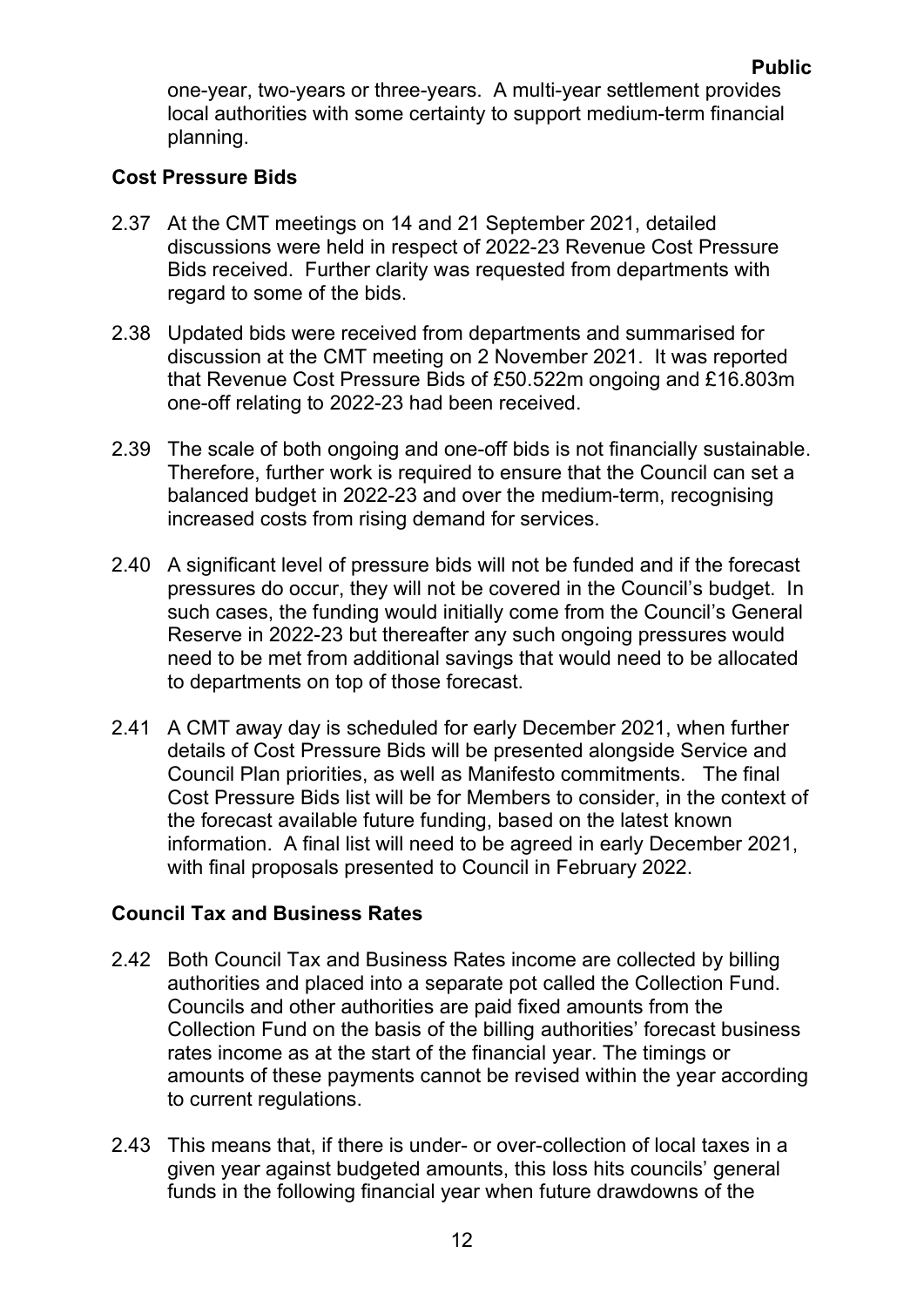Collection Fund are adjusted downward or upward to reflect last year's actual collected amounts.

- 2.44 Last year the district and borough councils were allowed to spread collection fund losses over three financial years, however, in preceding years the Council had benefited from collection fund surpluses. The impact of this spreading is the receipt of £1.042m less Council Tax funding in each of 2022-23 and 2023-24 for the Council. In addition to this, the district and borough councils have not yet estimated what the average collection fund position is this year. Details for this year will not be confirmed until January 2022.
- 2.45 Similarly, the district/borough councils are responsible for collecting local business rates, for which collection rates have also reduced, but rates vary between the district and borough councils. Last year the collection fund deficit reduced the Council's locally retained business rates income by £6.927m. Only £0.120m of the loss was spread into 2022-23 and 2022-24. The district and borough councils have not yet estimated what the average collection fund position is this year. Details will not be confirmed until January 2022.

#### **3 Recommendations**

That Members:

- 3.1 Note the Revenue Budget Forecast Outturn for 2021-22.
- 3.2 Note the key announcements in the Autumn Budget and SR 2021, relevant to local government.
- 3.3 Note the quantum of Revenue Budget pressure bids received, which cannot all be funded without significant additional budget reductions across all areas.
- 3.4 Note the actions taken in respect of the shortlisting and agreement of Cost Pressure Bids to support the budget production process.

## PETER HANDFORD

#### Director of Finance & ICT